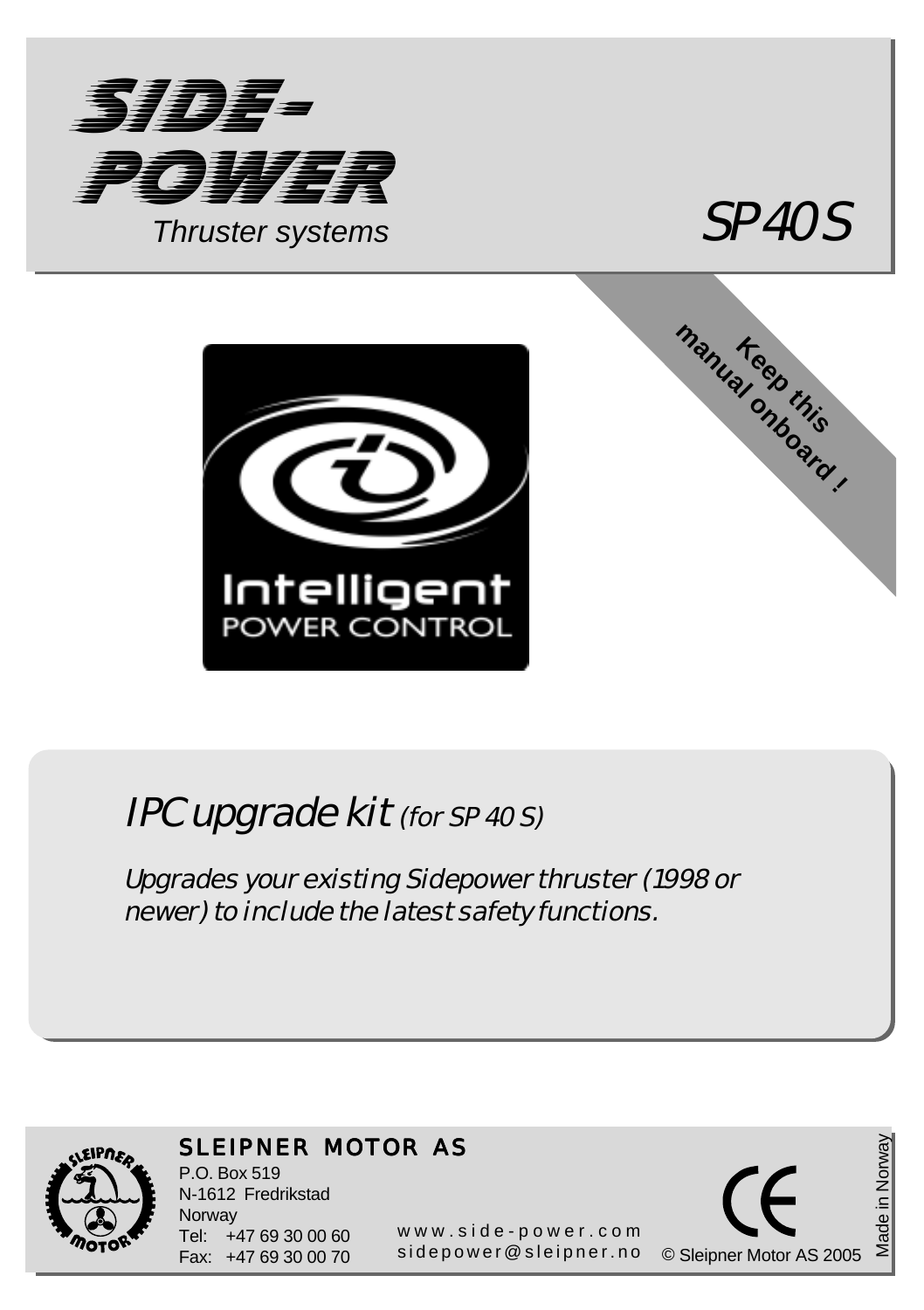- **1 pcs. Control box (6 123...i)**
- **1 pcs. Wiring loom (6 1226B)**
- **1 pcs. Negative terminal / black cable (R8)**

|  | Upgrade proceedure (refer to drawing on next page) |  |  |  |
|--|----------------------------------------------------|--|--|--|
|  |                                                    |  |  |  |

|                | Disconnect thruster batteries by disconnecting the mainswitch (es).                                                                                   |
|----------------|-------------------------------------------------------------------------------------------------------------------------------------------------------|
| $\overline{2}$ | Disconnect the 4 way connector on the existing wiring loom<br>(internal thruster wiring loom).                                                        |
|                | <b>8</b> Disconnect the two cable connections on both sides of the solenoid (2 x red, 1 x<br>blue and 1 x grey).                                      |
|                | Loosen the middle bolt on top of the solenoid and remove the red cable.                                                                               |
| 5              | Disconnect the 1 way connector on the thin wire comming out of the electric motor<br>(overtemperature funtion).                                       |
| 6              | Remove existing wiring loom and control box.                                                                                                          |
| 7              | Install the (R8) negative cable (included in kit) on the A1 terminal (battery negative)<br>$torque = 6 Nm.$                                           |
| 8              | Install the new control box (6 123) with the new wiring loom (6 1226B) on the<br>existing holding bracket.                                            |
| 9 <sup>1</sup> | Connect blue, grey and red wires to the solnoid in accordance to the drawing on the<br>next page. Torque for the nut on $B+ = 8$ Nm.                  |
|                | <b>1</b> Loosen A2 cable and install new white cable with circular cable shoe, between the<br>spring washer and A2 cable. Torque = $8$ Nm.            |
|                | Connect the black wire with the 1 way contact in the wiring loom, to the 1 way<br>contact comming from A1 terminal.                                   |
| œ.             | Connect the brown wire with the 1 way contact in the wiring loom, to the 1 way<br>contact comming from the electric motor (overtemperature function). |
|                | <b>B</b> Check that the connections are in accordance to the drawing on the next page.                                                                |
|                |                                                                                                                                                       |

2 IPC conversion kit (SP 40 S) *1.2 - 2005*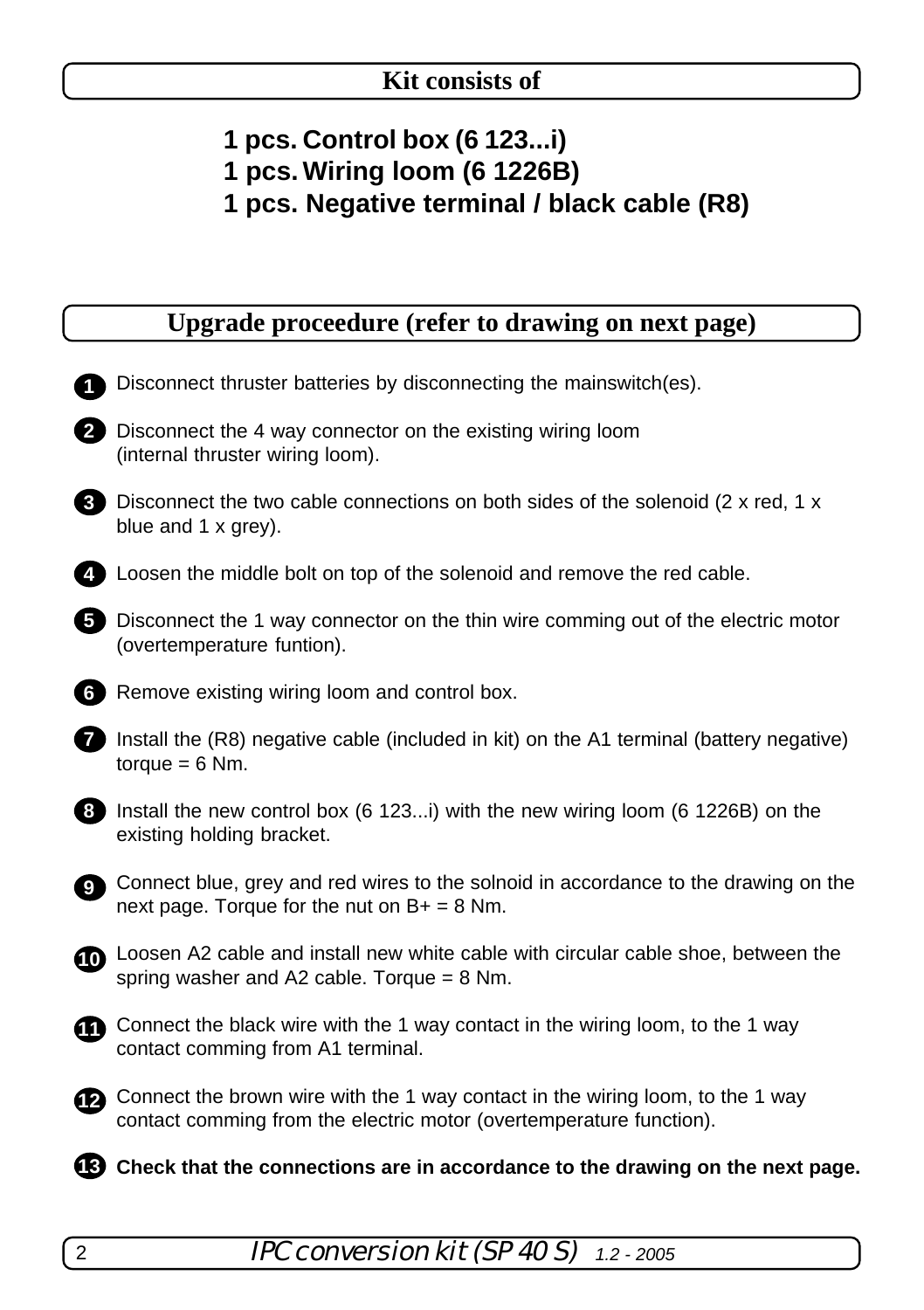## **New internal wiring**